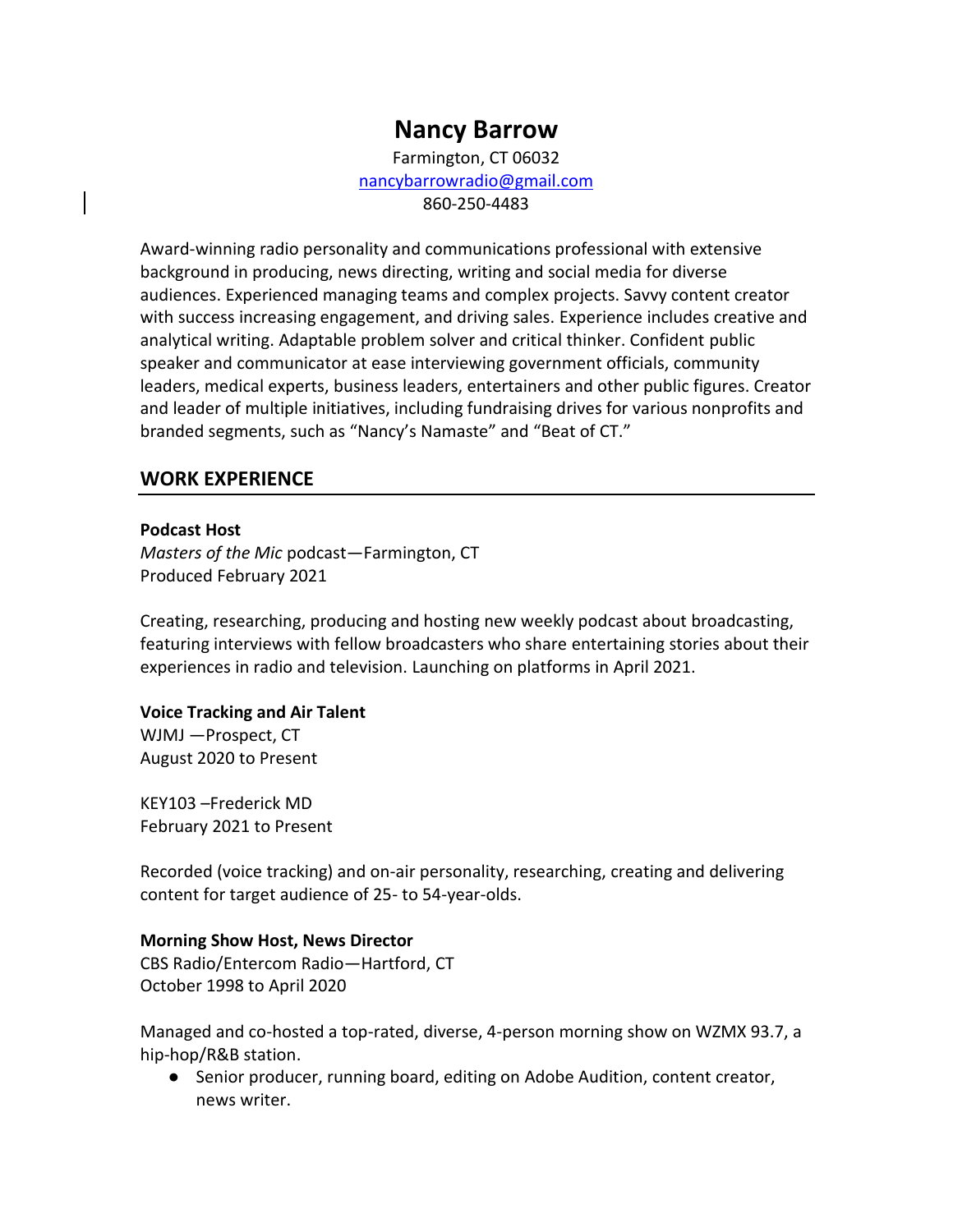- Served as show's news director, writing segments and identifying and sharing relevant news stories for listeners.
- Researched wrote script, and led weekly podcast focused on community issues.
- Posted daily content on station website and social media including live on several platforms to develop deeper content to audience.
- Managed FCC files, designed and wrote a quarterly report and posted to FCC website.
- Branded for station's special promotions, and regularly served as spokesperson and copywriter for endorsements of Fortune 500 companies, including T-Mobile, Netflix, Chevrolet, AT&T and Animal Planet.
- Earlier position included morning show host on prior show format on 93.7: The Point (Sebastian in the Morning)

## **Fundraising Coordinator**

January 2005 to February 2021

Led fundraising initiatives for various social and health causes, including:

- Created a 501(c)(3)—"Strength in Numbers"—to benefit New Orleans Area Habitat for Humanity. Held radio fundraiser to facilitate getting skilled construction crew from Connecticut to New Orleans to help build homes after Hurricane Katrina. Blogged these experiences.
- Conducted on-air fundraising for the Leukemia and Lymphoma Society in Buffalo, NY, and Hartford, CT. Also raised funds for research and development of a cure by running a marathon in San Diego, CA, and bicycling a century ride in Lake Tahoe, NV.

## **News Director**

CBS Radio—Buffalo NY

Organized and wrote daily newscasts, produced public affairs program, and conducted morning show prep. working with high-profile air personality Joe Chille at WJYE. Created sales and revenue with increased ratings that improved to #1 for targeted audience of 25- to 54-year-olds.

## **AWARDS**

- 2020 Legend Award for activism in Connecticut's Commission of Human Rights and Opportunities
- Community Award from Urban League of Hartford
- Citation for work with Latinos Contra SIDA (Latinos Against AIDS)